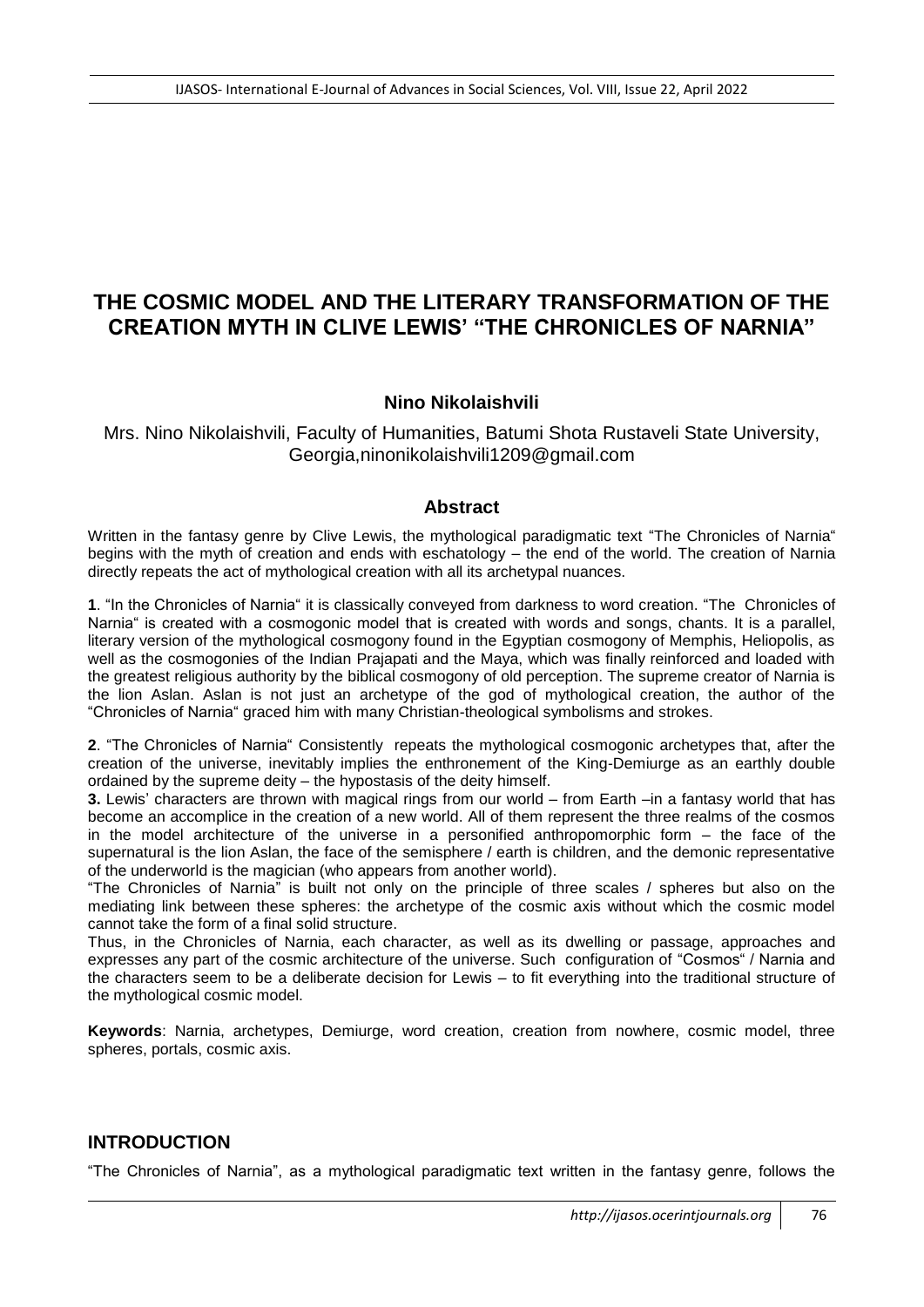mythological tradition with all its archetypal and mythological arsenal. This tradition begins with the cosmogony, or creation myth, that took place "at the beginning of time," or in illo tempore, and ends in eschatology, the end of the world.

The story of Narnia also begins with cosmogony, with the "creation of Narnia", which has a specific creator – a lion in the form of Aslan. The creation of Narnia directly repeats the act of mythological creation with all its archetypal nuances. Narnia appears to be one particular literary manifestation of human culture, of the entire cosmos, Its prototype is the first cosmos created as a result of creation in myth, which has to endure a lot of cataclysms for final perfection.

### **METHOD**

Through the comparative method, the article explores how Narnia was created from nothing, like another cultures and cosmogony myths.

#### **RESULTS**

- In the "Chronicles of Narnia" word creation from the darkness is classically conveyed.
- It repeats mythological cosmogonic archetypes.
- In the "Chronicles of Narnia", each character expresses any part of the cosmic architectonics of the universe.

# **MYTHOLOGICAL NARRATIVES OF WORD CREATION**

Cosmogony means the creation of the universe, birth. The cosmogonic myth tells the story of the creation of the universe, how chaos ("disorder") was transformed into cosmos ("order") in the very beginning. Creation shows how the universe is created by the creator or emerged from the first hill and evolved through evolution. In the creative myths, where the great author and creator of creation is the supreme deity, he is presented to us as a transcendental, distant and unknowable deity who materializes the cosmos, our visible or invisible world, gradually giving it a final, perfect look. It is a myth about how a primordial darkness is put in order, is formed in matter and transformed from chaos or nothingness which will eventually appear as a fullfledged cosmos.

The mythological tradition is familiar with many models of creation, relatively primitive and more developed, with traces of philosophical, ontological, and theological elaboration. The most transcendental and ontological creation is the creation from nothing, which compensates for the absence of the necessary raw material of creation, that is, the emptiness with a materialized "word", which in turn is the statement and materialization of the "divine mind". Creating from nowhere always implies verbal cosmogony, which is transcendental in nature. The supreme power of the word occupies an important place in the mythological and religious tradition and significantly expresses the essence of the creation, the process and the verbal communication between the creator and the created. Language repeats and conveys what comes to mind: "The word repeats the meaning of the heart ..." (Nemirovsky, 2000: 8) it is said in the cosmogony of the Egyptian Memphis. In the ancient Greek language, the term "logos" means "word", "thought" and "mind" at the same time.

Word-making, which has a great mythological tradition, was finally consolidated and loaded with the greatest religious authority by the biblical cosmogony of the Old Testament. The line of biblical creation follows in the footsteps of Egyptian, Indian and other pre-existing mythological traditions.

According to the creation myth, confirmed in the "Shatapatha Brahman", Prajapat creates a vertically scattered three-dimensional world in three words: "A year later, Prajapat began to desire to speak. He said,"Bhûh": This word has become this land; He said,"Bhuvah,"and air arose; He said,"Svah", and the heaven was formed"(Satapatha-Brahmana, 11: 1: 6: 3). But the divine word is only an instrument by which the deity of creation influences the "material", the raw material, which is its own divine substance, its own divine essence. It must spread, "expand" and become the world, says "Ajur-Veda", who fills Prajapat's "Three Words" creation with the cosmogonic metaphor of "building material" - "brick" / Viraj ("naturally shot brick"). "Bhuh, Bhuvah, Suvar" - with these words he lays a naturally shot brick. These naturally pierced bricks are these worlds. With this shout, the Prajapat spreads. By how he lays naturally pierced bricks with shouts, he lays these worlds and through these worlds he spreads... "(Yajurveda, Prapathaka, v.5.5), we read in" Ajurveda "(Tavdgiridze, 2021: 47). In the book by the Mayan civilization – "Popol Wuh", one of the most ontological forms of word creation is confirmed, where the creator deity himself is a living embodiment of the creative word:"Then came his word. He came to Tepeus and Cuckoo, gathered in the darkness. They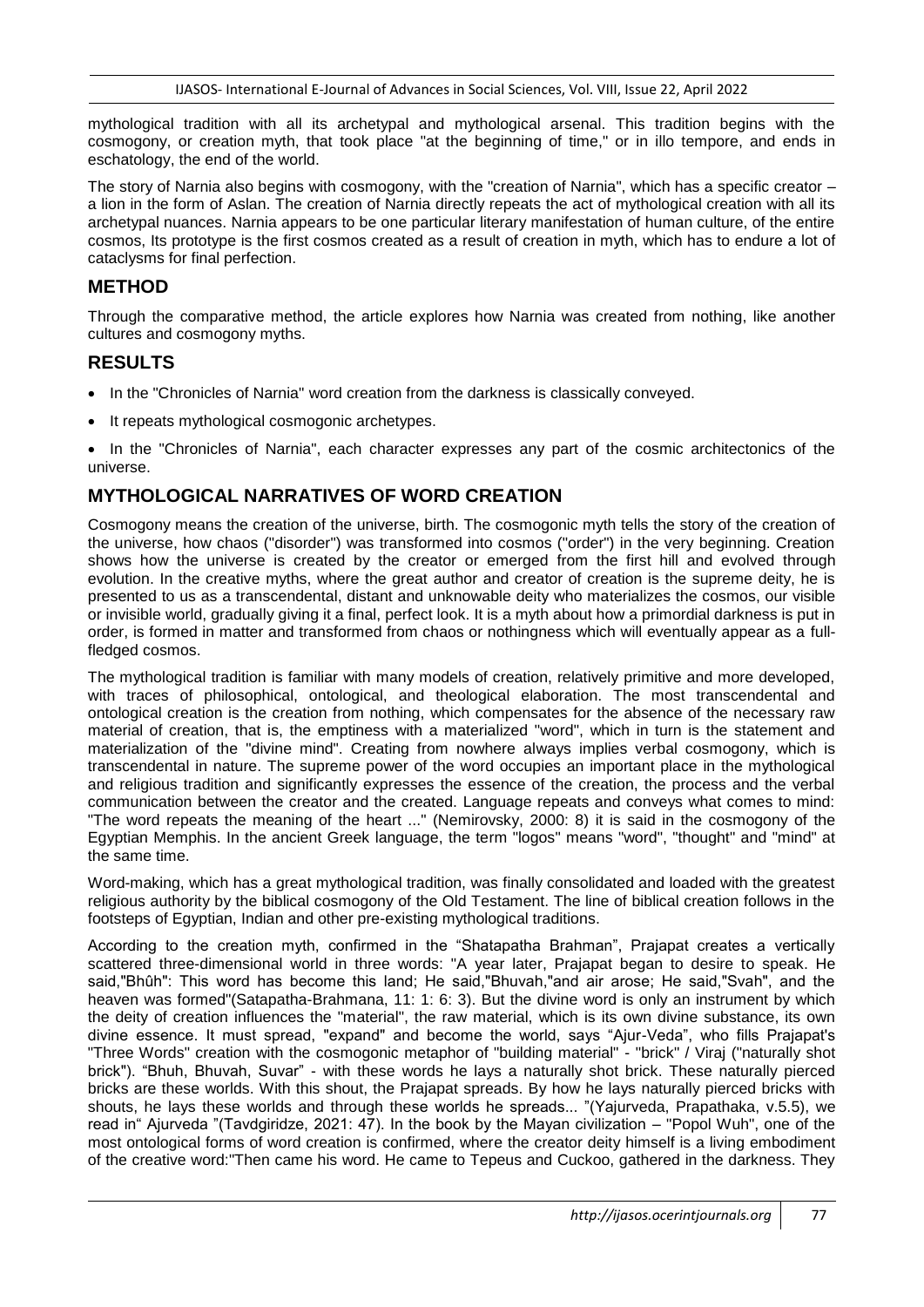spoke, judged, consulted, agreed, united their words and thoughts ... "(Chistenson, 2003) -43 we read in the first chapter of" Popol Wuh "(Tavdgiridze, 2021: 47).

The cosmogonies of the Egyptian Heliopolis and Memphis, as well as of Phobia, are built on the principle of the word-mind as the creative supreme force. "The one by whose word the gods appeared" – it is said in the Egyptian hymn to Ammon-ras; Ptah, the central god of the cosmogony of Memphis, "in the mind of the heart commanded by the tongue – with every word of God." The divine word is alive and well in the Georgian myth: the supreme God on duty, "who created the heaven and the earth ...", the world's "manager", giving "row", or "order". He sits on his gold throne and moves his gold mouth…"He gives only orders…" (Tavdgiridze, 2021: 47).

The cosmological mythology of word creation is crowned by the biblical tradition: "From the beginning there was the Word, and the Word was with God, and the Word was God. He was with God from the beginning. All things were made by him; and nothing was made without him that was made"(John., 1-3: 1) "God said," Let there be light! And there was light (Gen., 1: 3).

# **THE CREATIION AND THE CREATOR DEITY OF NARNIA - LION ASLAN**

The creation of Narnia follows the cosmological line of the word creation, where the lion Aslan appears as the supreme creator of the "cosmos" or Narnia. Aslan is not just an archetype of the god of mythological creation, the author of the "Chronicles of Narnia" loaded him with many Christian-theological symbolisms and strokes.

The cosmogonic, creative archetypal meaning acquires cabman's song, who saw the darkness behind him and started singing. He used to be a chorister, he sang in the choir, in the church. "The cabman started singing. It was a hymn of gratitude to the Lord for the reap and then settling down safely"(Lewis, 2015: 100). This chant was followed by an unexpected, divine, cosmogonic sequel, it was a supernatural, thrilling, transcendental song by the lion Aslan: It was not even a melody. However, these were amazing sounds "(Lewis, 2015: 103). The lion Aslan's song repeats the mythological archetype of the creation of Narnia – the same "cosmos": "Often in cosmogonic myths, song creation has the same function as word creation. The Spider-Sus Sistinako (Sûs' sîstinnako) continued to sing until he finished his work"(Stevenson, 1894: 27), we read in the cosmogonic myth of the Pueblo tribe of South America. The song is an instrument of creation for the creation gods of the Indian Vedas and Brahmins: "Prajapati was seized by the desire to create offspring, he sang hymns and worked. He gave himself the power of self-fertilization and from his mouth, by birth, he gave birth to the gods"(Satapatha-Brahmana, 11: 1: 6: 7; Tavdgiridze, 2021: 47).

The motif of the song as an act of creation also enters Lewis' cosmogony: "Suddenly, two miracles happened at the same time: first, some other voices joined this voice, so many that no one could count them. They merged harmoniously: loud, cold, squeaky sounds... The second wonder was that on their black curtain of darkness, suddenly bright stars shone"(Lewis, 2015: 101).

At the end of the creation of Narnia, the creative word will once again appear in all its theological-ontological content. The lion Aslan finished creating the world (Narnia) and said: "Narnia, Narnia, wake up. Love. Think. Speak up. Let the trees take out their walking roots. Let the beasts speak. Let your divine waters be created"(Lewis, 2015: 118).

In the Chronicles of Narnia, it is classically conveyed from darkness to word creation. "The Chronicles of Narnia" is created with a cosmogonic model that is creative with words and songs, chants. It is a parallel, literary version of the mythological cosmogony found in the Egyptian cosmogonies of Memphis, Heliopolis, as well as the cosmogonies of the Indian Prajapat and the Mayan tribes.

### **THE MYTHICAL ARCHETYPE OF THE ENTHRONEMENT OF THE FIRST KING OF NARNIA AND THE KING-DEMIURGE**

According to Narnia, another sacramental, cosmogonic act has been crowned with word creation – the cosmogonic ritual of consecration as king-demiurge. The King-Demiurge, enthroned by the ritual, was given divine grace and the care of Narnia was entrusted to him. It is now considered the center of the cosmic order. "The king somehow becomes responsible for the stability, fertility and prosperity of the cosmos" (Eliade, 2009: 39) and the ritual of the king's blessing, coronation, corresponds to the cosmogonic ritual. The lion Aslan addresses the cabman and his wife: "My children, you will be the first king and queen of Narnia. You will be a fair judge; protect them from the rising enemies" (Lewis, 2015: 140). A.M. Hockart noted that the enthronement ceremony on the island of Fiji is called "creation of the world". The Indian king's blessing included the revival of the world. The life of the future ruler was step by step repeated in different phases of the ritual (Eliade, 2009: 38). In "the magician's nephew", the future king of Narnia himself attends the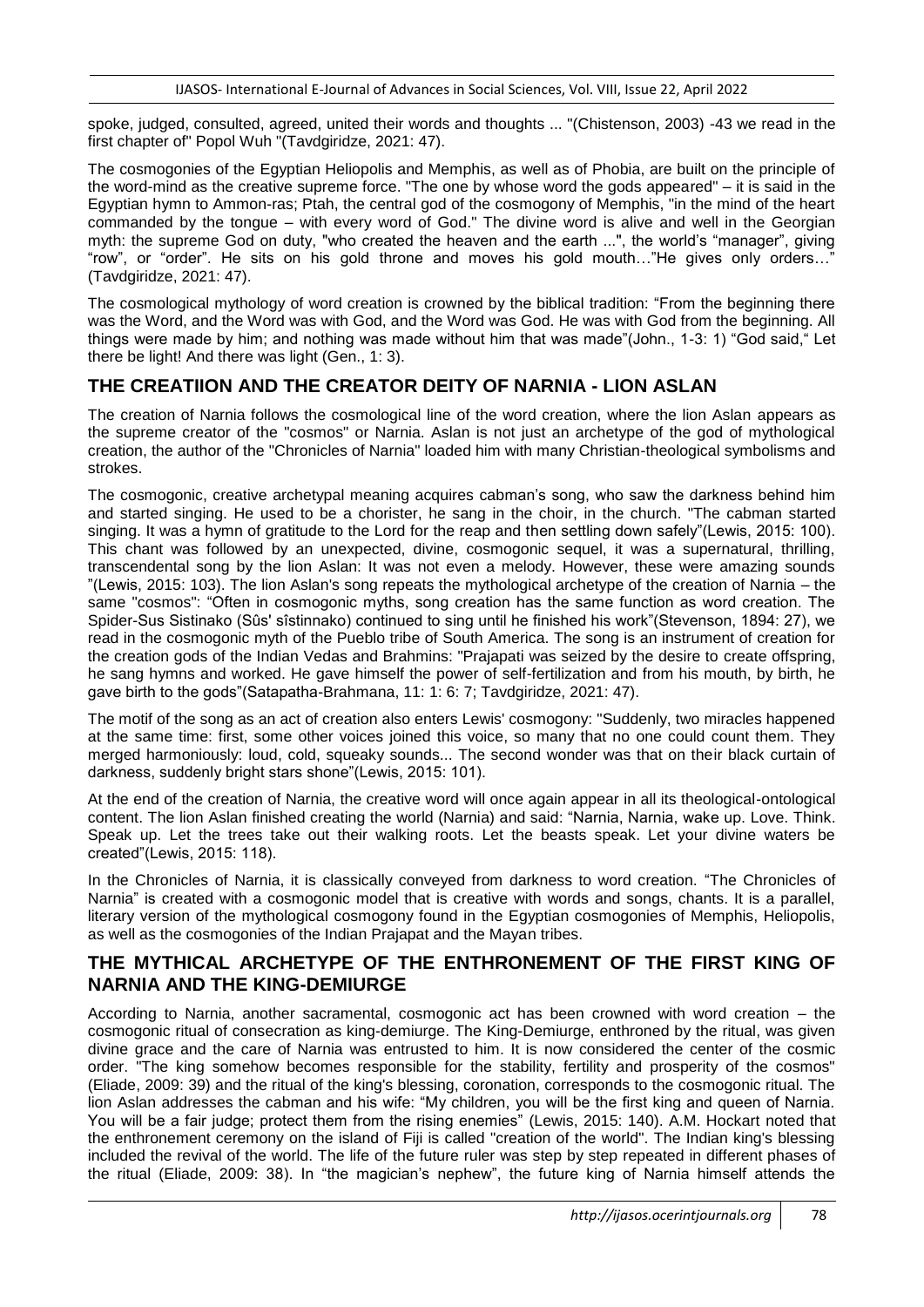creation, the cosmogonic myth is originated in front of him. The king of Narnia is considered the guarantor of cosmic order in his kingdom, and his royal throne is considered the center of the cosmos because the creation of the universe starts from the central point. Frankfurt writes: In Egypt, the ascension of the new pharaoh to the throne "can be considered the creation of a new era after the dangerous invasion of harmony between society and nature, a situation that participates in the creation of the universe"(Eliade, 2009: 39).

Thus, the "Chronicles of Narnia" consistently repeats the mythological cosmogonic archetypes, which, after the creation of the universe, necessarily implies the enthronement of the King-Demiurge as an earthly double ordained by the supreme deity - the hypostasis of the deity himself.

# **ARCHETYPES OF THE AXIS CONNECTING THE COSMIC SPHERES AND THE EXITS OF INTERWORLD IN THE "CHRONICLES OF NARNIA"**

Lewis' characters from our world from the earth, are thrown with magic rings in the world of fantasy in Narnia created by the lion Aslan: children, cabman and his horse, who will soon have a great cosmogonic responsibility, the magician Jadis and the main reason for their presence here, Andrew, who became accomplices in the creation of the new sacrament and co-founder of the return to the original, ritual. All of them represent the three spheres of the cosmos in the architecture of the model of the universe in a personified anthropomorphic form – the face of the heaven is the lion Aslan, the face of the midsphere is the face of children, and the chthonic, demonic representative is the magician.

It is the unity of these three spheres, with the interconnected cosmic axis, that defines the structure of the ultimate perfect model of the cosmos. The three realms of the universe in any mythology, in any tradition are a combination of three parts, three realms. The heaven, the midsphere, or the earth, and the subterranean, or earth, which is inhabited by negative, demonic forces. The main dominant, who is the source of all this, who creates and unites all three spheres of the cosmos, is celestial power, often - an ambivalent, androgenic deity. In the Chronicles of Narnia, this supreme power is represented by the lion Aslan; And the semisphere is represented by children because they came from the earth, while the demonic or underground world is represented by a magician. All three rocks/ spheres are essential for the integrity of the cosmos. Even the exclusion of one of them cancels the possibility of creating a cosmos, of constructing its model. The universe means ambivalence, a combination of dual, dual-origin, and third-neutral (earth) origins. There are both positive and negative forces in the world. ''The Chronicles of Narnia" is built on such dualism where they appear as opposing forces, on the one hand – a positive-heavenly force and its followers in the form of a lion Aslan, and on the other hand – the demonic world of the magician Jadis – Charny Palace. The dualistic confrontation of these two forces is the universal paradigm of good and evil, light and dark, day and night and any binary opposition, dichotomy and dual two-dimensional confrontation, found in almost all mythologies and religions.

"The Chronicles of Narnia" are built not only on the principle of three scales / spheres but also on the mediating link between these spheres, the archetype of the cosmic axis – without which the cosmic model cannot take the form of a final solid structure. The cosmic axis is materialized in mythological stories with cosmic symbols with vertical shapes connecting the sky and the earth – a cosmic mountain, a tree of life, a pole, a ladder, a bridge, a wand or anthropological characters. The cosmic axis is active as a passageway between rocks/ spheres. Through it, different creatures of the universe move to different worlds – deities, mythical heroes, supernatural, zoomorphic and human beings "(Tavdgiridze, 2021: 106)

In "The Chronicles of Narnia" we find two typologically similar but genre-different forms of the cosmic circle archetype of the interworld.

**A) Pure mythological**, which are always located in some parts of the mystical nature: the apple tree, the interworld forest.

**B) Literary**: transitional portals typical of fantasy. These in themselves replicate the archetype of mythological transitions and represent its artistic-literary variations. These literary-fantasy portals, unlike mythological ones, are often located in human habitation. In the "Chronicles of Narnia" such fantasy-literary passage portals are – door, wardrobe/ closet, picture, ring.

**An apple tree.** In the "Chronicles of Narnia", the main mythological archetype of the interworld passage is the apple tree, which is a typical mythological form of the tree of celestial life as the cosmic axis. The symbol of the cosmic tree exists in every civilization. The Tree of Life is the cosmic axis that connects the three cosmic dimensions: the underworld, the earth and the sky (Scandinavian, the Tree of Life of the Maya tribe, the Tree of Life of the Aztecs). This tree is the space binder, the center of the universe. This symbol integrates the universe, the laws of life and man, and represents the cosmos as a living organism. The "tree of life" was often transformed into a metaphor for the creation of the universe. According to many cultural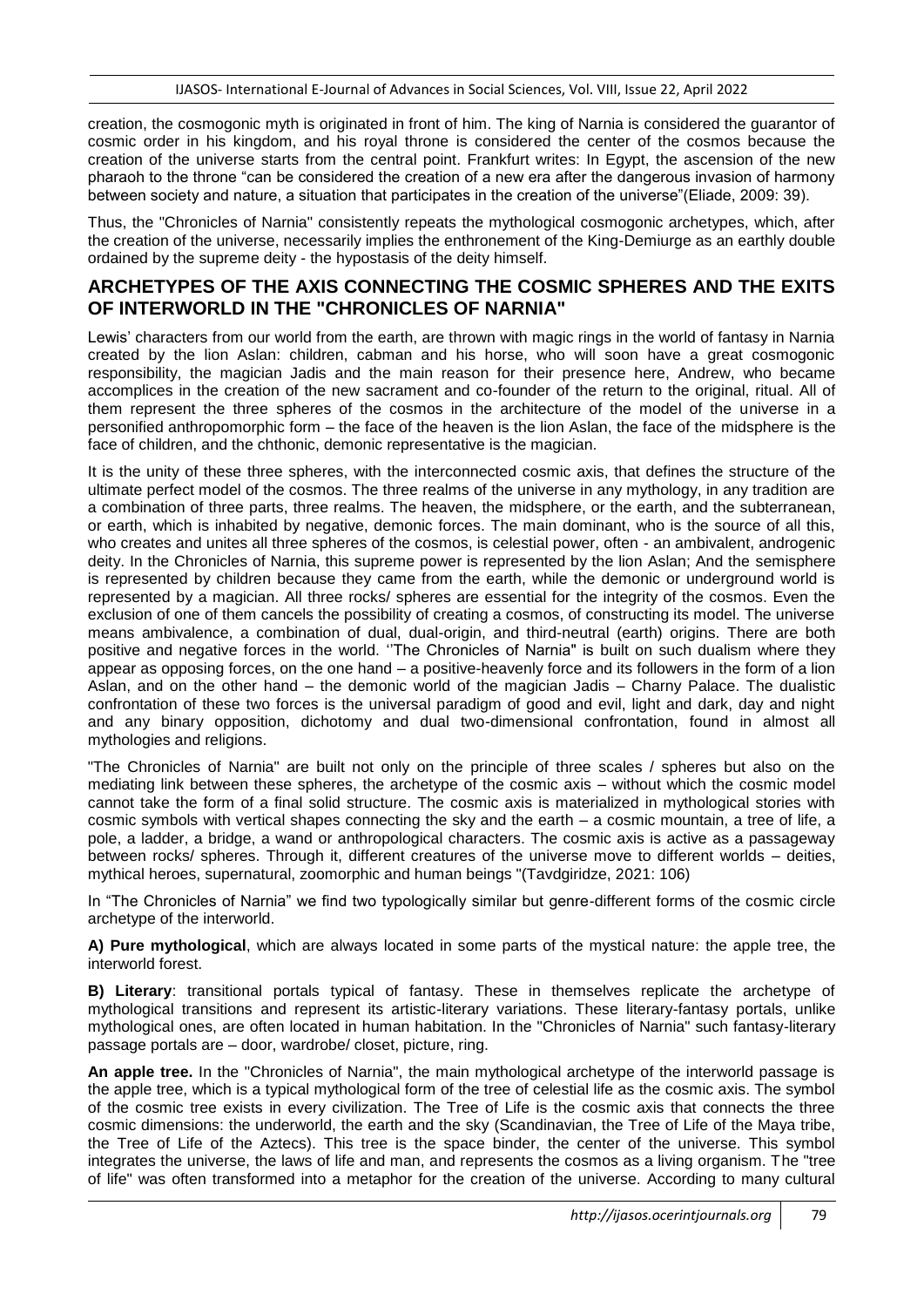traditions, this tree grew on a sacred mountain or in paradise (Abzianidze, 2012: 152). In "the Chronicles of Narnia", a fruit-filled garden, in which the lion Aslan sent Digori on a winged horse, is an archetype of the biblical garden. And even the inscription, which is placed on the golden gate of the garden, is a divine, sacral word that forbids all mortals from receiving this fruit, it can only be eaten by a simple mortal with the blessing of God. "The fruit always acts – it must act – but for those who arbitrarily cut the fruit of the tree, everything will end in misfortune" (Lewis, 2015; 175). Just as God forbids Adam to partake of the fruit of the tree in paradise, it is forbidden for Digori as well:

"Come in by the gold gates or not at all,

Take off my fruit for others or forbear,

For those who steal or those who climb.

My wall shall find their heart's desire and find despair"(Lewis, 2015: 159).

It is in this divine garden, as in the cosmic center of the universe, that a cosmic apple tree has sprung up in the middle. For Narnians, this tree is the base, center, umbilicus of Narnia. A tree that will protect the divine world and unite it into one body. "Narnians, you ought to protect this tree for it is a shield against your witch who will become powerful thanks to its black magic, but until this tree grows, it will not be able to set foot in Narnia. The tree cannot be even touched for a hundred kilometers because the scent of the tree, which brings you joy, life and health, makes the witch die, fear and despair"(Lewis, 2015: 173).

**An interworld forest**. The interworld forest is a mystical center of transition between different worlds. With the help of it, the children found themselves in a transcendental world with a completely different, supernatural, mystical environment: "It was a strange place, as if you could hear the roots of the trees squeezing water from the ponds. Life in the woods was full"(Lewis, 2015: 35). "This forest is not a world, it is an inter-world place" (Lewis, 2015: 39). "It does not belong to any world, but as soon as you get here, you can find yourself in any world" (Lewis, 2015: 40), says the first book of "the Chronicles of Narnia".

**The door.** The door, as an archetype of an intercity passage, is created in "Prince Caspian" to regulate chaos and repeat the creation. These sacred doors are created by the lion Aslan: "This construction was a door out of nowhere" (Lewis, 2016: 209). The door itself is a symbol of Jesus Christ, so great importance is attached to the door to the temple, it is the "prototype of the gate of the heavenly kingdom" (Abzianidze, 2011: 99), which separates our world from the chthonic world. The door created by the lion Aslan allows the Telmarines (who conquered Narnia a long time ago and the children brought peace to Narnia and its inhabitants with the help of the lion Aslan) to return to their origins, to build and arrange the dwelling of their ancestors. "The generation of Telmar, you will be sent to a new country that I know, but you do not, you will return to the island, to the world from which your fathers first came. It is not a bad place, there are clear and sparkling water wells, fertile soil, wood and forest and fish in the lagoons" (Lewis, 2016: 212). They will return to their original state through magical doors. "With the feeling of cosmogony, which is achieved through magical rituals, a person will be thrown to the beginning, even if it is an imitation of the beginning, which equips man with new vital forces on the one hand, and on the other hand satisfies the ambition of approaching God" (Tavdgiridze, 2011: 109). Lewis' characters, like the whole of humanity in general, go back to the beginning in order to continue to exist in the future. Existence in the future is still existence in the beginning, and it is an eternal, transcendental cycle of life.

**Wardrobe**. The wardrobe is another variation of the front door/ portal. According to one of the books, in the "Chronicles of Narnia" – "The Lion, the Witch and the Wardrobe", children enter Narnia through the wardrobe door. Edmund tells the magician who he met in Narnia: "I ... opened the door and suddenly found myself here, Your Majesty" (Lewis, 2015: 37).

"The door from the human world!" (Lewis, 2015: 38) - says the magician, who suddenly finds Edmund in Narnia from his wardrobe. Both heaven and hell are beyond the gates, and the threshold of such a place is perceived as a place where two worlds meet, where the spiritual world enters the world of matter "(Nozedar, 2008: 111).

**The picture.** The picture is also one of the variations characteristic of fantasy, which Lewis uses in "The Chronicles of Narnia"–"The Voyage of the Dawn Treader". In front of Justas' nose, instead of glass, the real sea was turbulent. The wind and the waves hit the frame like a rock. Confused, Justas grabbed Edmund and Lucy by the arm, who jumped on the frame with him. In the end, they thought, it was over when the blue wave crashed the frame and threw all three into the sea"(Lewis, 2017: 17). Children find themselves in the sea through a picture. Narnia called them again.

**Rings**. The rings are found in our very first book, "The Magician's nephew". "The ring, of course, is a circle,